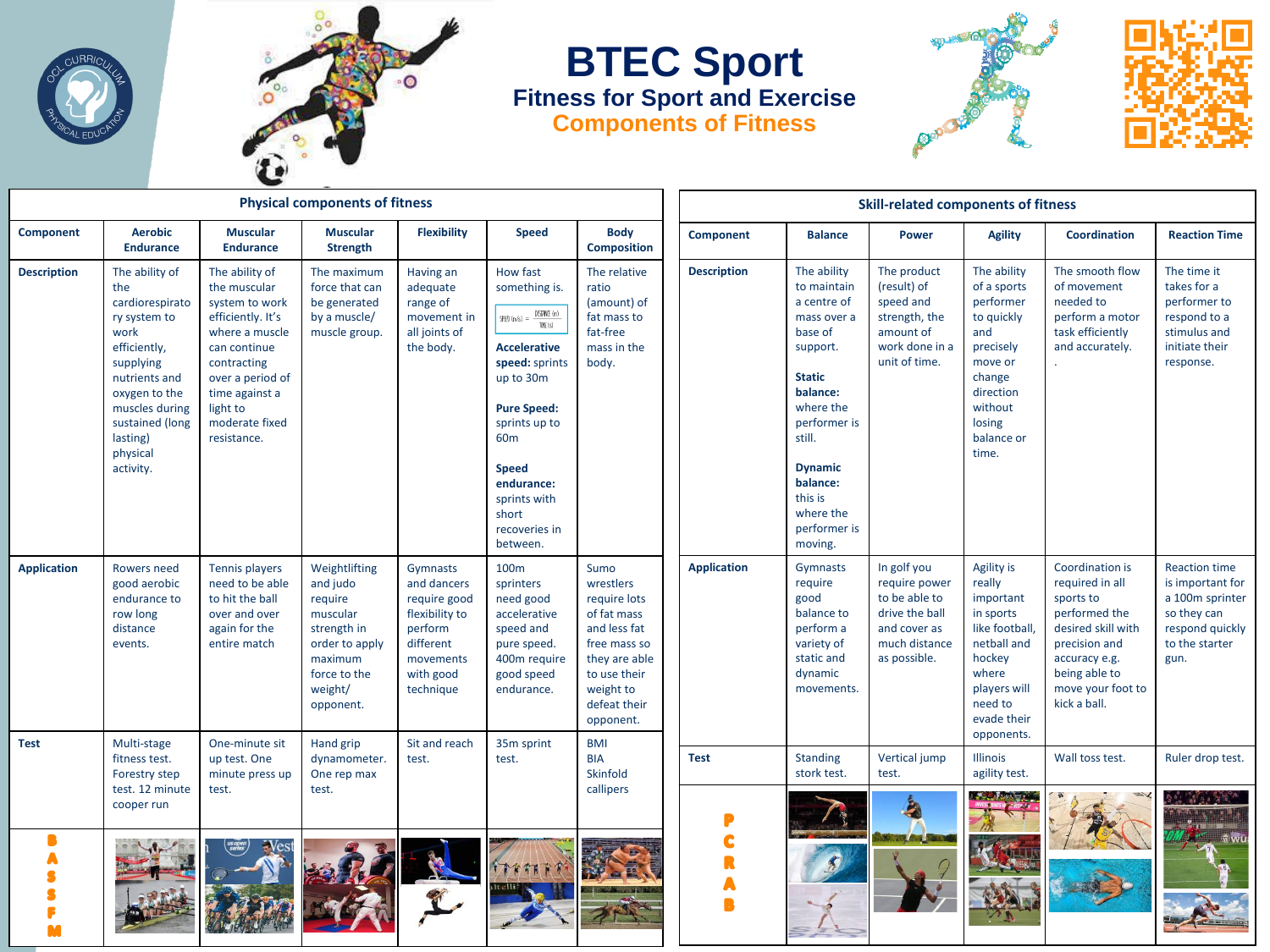



# **BTEC Sport Fitness for Sport and Exercise**

**Fitness Testing**





### **Multi-Stage Fitness Test**

**Measures:** Aerobic endurance **Equipment:** Bleep test recording, tape measure, cones **Reliability:** The weather can affect results **Validity:** Motivation of performers –

stopping before exhaustion.



## **35M Sprint Test**

**Measures:** Speed

**Equipment:** Tape measure, tape/cones, stopwatch

**Reliability:** Human error, if the reaction rates of the person stopping the stopwatch are slow

**Validity**: Valid test for sports that involve running, less valid for those that do not e.g. swimming.





**Measures:** Ideal weight **Equipment:** Scales and tape measure **Reliability:** Human error, if height and weight are not measured accurately the results will not be reliable **Validity:** People with more muscle have a higher body mass, pregnant woman

**Validity:** N/A

carry more weight due to the baby. This test is not valid for these people.

### **Forestry Step Test**

**Measures:** Aerobic endurance **Equipment:** Step, stopwatch and metronome **Reliability:** Performers must have time to practice stepping to the rhythm or else results will be less reliable **Validity:** People with longer legs find this test easier.

### **Illinois Agility Test**

**Measures:** Speed and agility **Equipment**: Cones, tape measure and stopwatch. **Reliability:** The weather and incorrect footwear can impact results. **Validity:** Valid test for sports that involve running, less valid for those that do not e.g.



### **Bioelectrical Impedance Analysis (BIA)**

**Measures:** Body fat percentage **Equipment:** BIA Analyser and mat **Reliability:** If the sport performer drinks more/ less water than normal this can affect the results.

kayaking.



### **Sit and Reach Test**

**Measures:** Flexibility **Equipment:** Tape measure and box **Reliability:** if the performer has poor technique or hasn't warmed up properly this will affect the score **Validity:** Only measures the flexibility of the back and hamstrings not a valid measure of flexibility for other body parts.

## **Vertical Jump Test**



**Measures:** Power

**Equipment:** Scales, chalk, tape measure, a wall

**Reliability**: A poor jumping technique can impact the result

**Validity:** The test only measures power in the leg muscles. Not a valid test for measuring power in other body parts.

### **Skinfold Test**

**Measures:** Body fat percentage **Equipment:** Skinfold callipers **Reliability and validity:** Human error, measuring at the wrong test sites or having a bad technique can affect the results.



### **Hand Grip Dynamometer**

**Measures:** Grip strength **Equipment:** Hand grip dynamometer **Reliability:** If the performer has poor technique or the grip isn't recalibrated this will affect the score **Validity:** Only measures the muscular strength of the lower arm and hand. Not a valid test for measuring strength in other body parts.

### **1-Minute Sit Up; 1-Minute Press Up Test**

**Measures:** Muscular endurance **Equipment:** Stopwatch and mat **Reliability:** A bad technique can affect the score.

**Validity:** Tests only measure the muscular endurance of certain muscles, does not indicate overall muscular endurance.



### **Importance of testing**

- Finds out what the performer's baseline (starting) fitness level is.
- Identify strengths and areas for improvement.
- Performer/ coach can set goals/ targets. • Can be used to help design a training programme.
- Find out whether the training programme is working.
- Find out whether the performer is improving.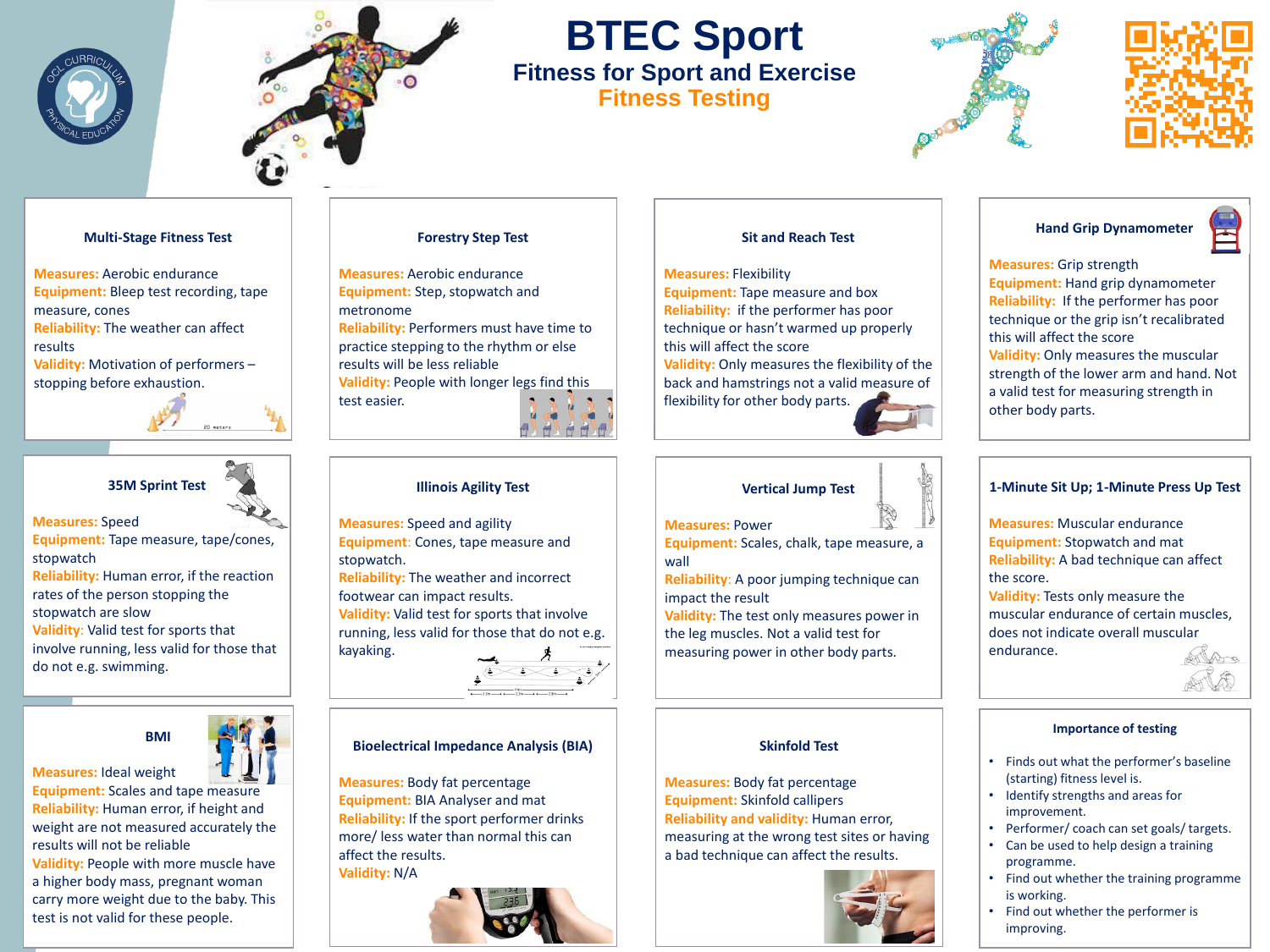



## **BTEC Sport Fitness for Sport and Exercise Exercise Intensity**





### **Heart Rate**

Heart rate is the number of times the heart beats per minute. You can measure your heart rate from the following sites:

• Radial – wrist

• Carotid – neck



Heart rate is measured in beats per minute (BPM). Heart rate can show the intensity (how hard) a sports performer is working at.

The higher the heart rate, the greater the intensity of the exercise.

### **Heart Rate Target Zones**

A sports performer needs good cardiovascular health and fitness. To do this they need to increase their training intensity. This means they need to increase their heart rate. Their heart rate should be in a target zone when training.

**The target zone recommended to develop cardiovascular health and fitness is 60-85% of their maximum heart rate.**



**Maximum Heart Rate**

**HR max = 220 – age (years)**

Maximum heart rate is the highest number of times your heart can beat in one minute.

Maximum heart rate is also called HR max.

You can workout your HR max using the calculation above.

## **Working Out Target Zones**

You need to be able to work out a person's target zone:

- 1. Calculate **maximum heart rate (HR Max)**
- 2. Find the upper training threshold

## **HR max x 0.85**

3. Find the lower training threshold

## **HR max x 0.6**

4. Write down the target zone – it's the lower training threshold to the upper training threshold.

## **Borg RPE Scale**

In 1970, Borg a scientist came up with the Borg RPE scale. It is also called the Borg RPE Scale (6-20). RPE stands for rating of perceived exertion.

It is used to measure intensity. The numbers on the scale represent the levels of exertion (effort).

This scale can estimate heart rate during exercise. To work this out you put the rating from the Borg scale into this equation.

## **HR (bpm) = RPE x 10**

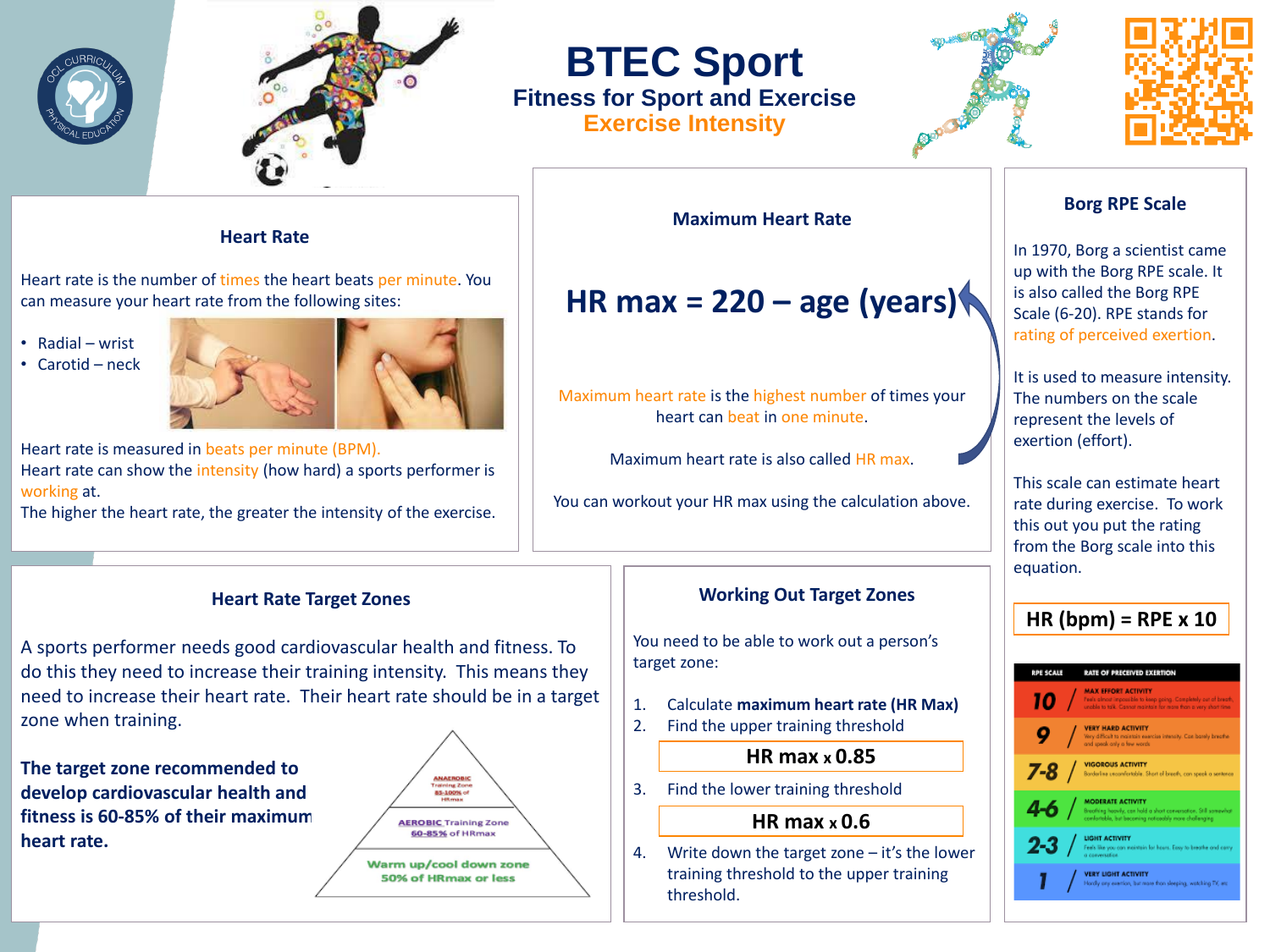



## **BTEC Sport Fitness for Sport and Exercise Training methods**





## **Muscular Endurance and Muscular Strength**

n

né

**Endurance:** Increases the ability of the trained muscles to contract repeatedly for long periods of time.

**Strength:** Increases the size of someone's muscles, the larger muscles they have the more force they can exert the more strength they have.

- **Circuit training (involves stations of exercises arranged in a circuit with rest periods included)**
- **Weight training (high reps and low weight = endurance; low reps and high weight = strength)**

Need to be organised and have the correct equipment prior to

Exercises may need to be adapted to suit the individual's ability

- **Resistance training (stacks of weights attached to pulleys to provide resistance)**
	- Can be tailored to a specific sport

Different muscle groups can be targeted

Exercises can be changed to reduce boredom

Need to ensure that the correct technique and safety requirements are being followed to prevent injury



• **Weight training (low weight and high reps)** • **Resistance training (stacks of weights attached to pulleys to provide** 

**movements making a muscle produce maximum force in the fastest possible** 

• **Plyometric training (explosive** 

**time e.g. jumps)**

**resistance)**

**Power** Power training involves lower weights/ resistance than resistance training and the types of exercises carried out allow the individual to perform a higher number of repetitions. This simulates the use of repeated power in some sports.

- Can be targeted for the muscle groups that require power
- Exercises can be changed to reduce boredom
- Can be tailored to a specific sport
- High impact exercises can cause **g**l stress on the body resulting in injuries
- Requires equipment and time to set up
- Need to ensure that the correct technique and safety requirements are being followed to prevent injury

### **Challenge**

Each member of a youth football team has a different level of physical fitness. At each session, their football coach gets the team to do fartlek training.

**Explain the advantages and disadvantages of fartlek training.**

**Aerobic Endurance**

Improves the efficiency of the cardiorespiratory system so that more oxygen and nutrients are delivered to the working muscles and more waste products are removed.

- **Interval training (exercising at 60-80% MHR followed by recovery period)**
- **Continuous training (exercising at a constant intensity for at least 30 minutes)**
- **Fartlek training (combines continuous training with higher intensity exercise across different terrains)**
- Aerobic training is good for all sports that last at least 30 minutes
- No special facilities or equipment required.
- It can take place inside and outside.
- If the training takes place outside whether can impact performance.
- You need to have enough time for at least 30 minutes' regular training.

**Speed** Improves your acceleration, pure speed and speed endurance for

• **Hollow sprints (sprints followed by a jog or walk in between,** 

• **Interval training (short, high intensity work periods followed** 

• **Acceleration sprints (keep increasing the pace over a short** 

Good for sports that involve travelling at speed

Good for sports that require sprinting in a straight line

Equipment can be used to add resistance and variety

Only useful for sports that involve sprinting in one direction

It can become tedious.

**this is called a hollow period)**

**distance, rest by walking or jogging)**

The equipment can be expensive

**by a rest period)**

all sports.

**Flexibility**

Improves your bodies suppleness allowing your joints to move through their full range of movement. **Can play an important part in injury prevention and helps individuals to be able to perform more specific sporting techniques correctly.**

- **Static stretching (stretching into a position to target a specific muscle group stretch needs to be held for 12- 30seconds)**
- **Ballistic stretching (making fast jerky movements, usually in the form of bouncing through a range of movement)**
- **Proprioceptive neuromuscular facilitation stretching (PNF) (stretching that requires a partner to provide resistance)**

Little or no equipment, low cost and no time required for set up.

training



- High levels of motivation required to carry out exercises
- An instructor may be needed to advise on correct technique
- Risk of overstretching which can cause injury